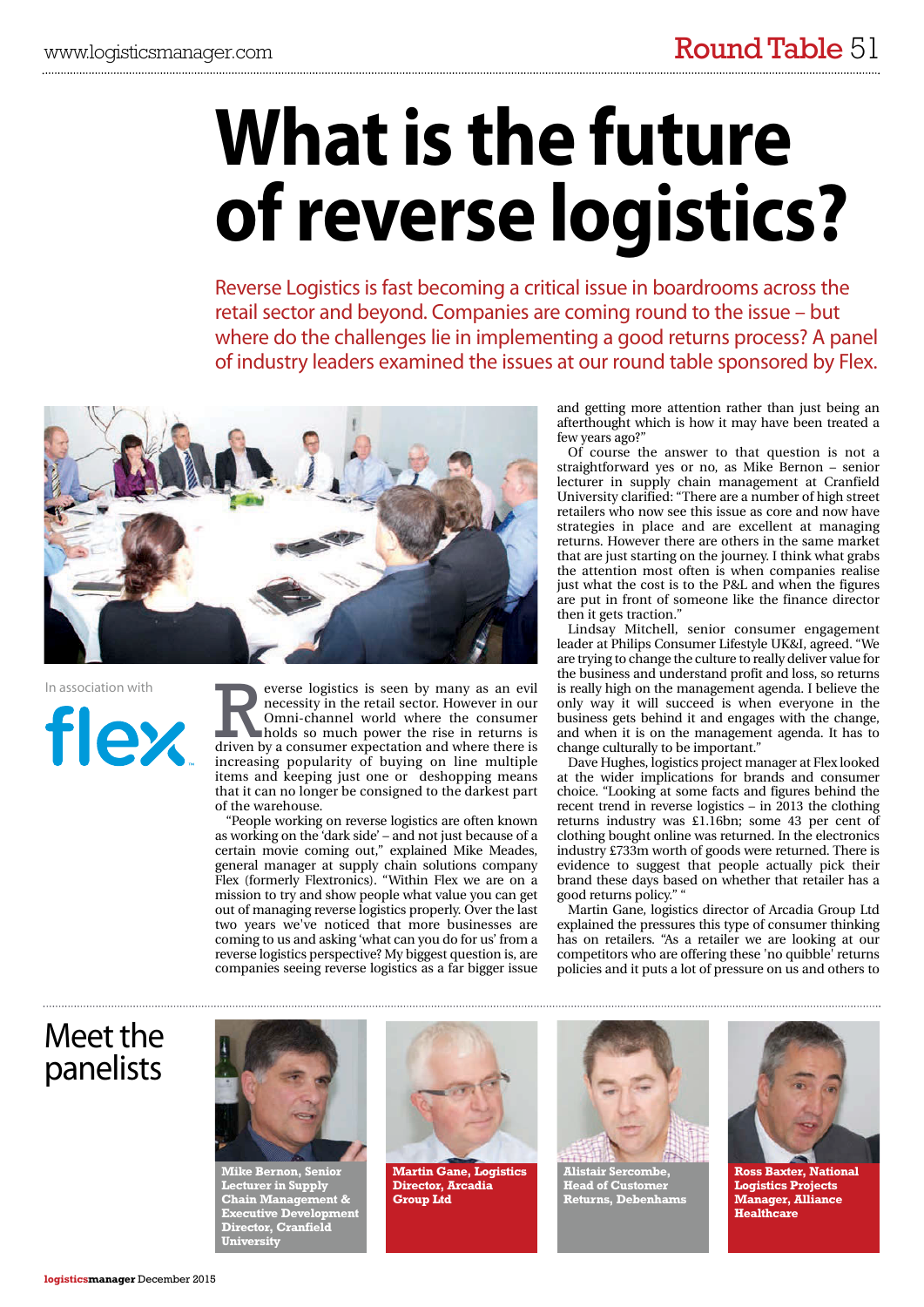## 52 Round Table [www.logisticsmanager.com](http://www.logisticsmanager.com)

#### **flex**

**In the categories of design, manufacturing, distribution, and aftermarket services, Flex has established itself as a global leader without equal. With over 100 sites in 30 countries, and 200,000 highly skilled innovators at the ready, we are helping customers big and small solve the challenges of the connected age. In today's marketplace, demand for smarter, more advanced solutions is growing exponentially. To meet the complex technological and logistical challenges of this new age requires the right partner at every step. With extensive experience across virtually all industries, Flex has the unique vision and capabilities to improve speed, efficiency, and cost effectiveness throughout the entire life cycle of a product. With access to a vast global footprint, Flex brings our customers closer to the markets they serve, creating a supply advantage almost anywhere. Add in our Sketch to Scale platform and our market-leading, SaaS-based global supply chain, and the merits of Flex become undeniable.** ● *[www.flextronics.com](http://www.flextronics.com)*

Meet the

panelists

say 'well that's what they're offering why aren't we offering that?' Some of the retailers that don't offer those kinds of services are quite surprised with the response they get from consumers. Competing at the top end and providing a no quibble

returns puts huge pressure on you" Ross Baxter – national logistics<br>project manager Alliance manager Alliance<br>shared similar Healthcare, shared concerns. "I think that's the basis of the challenge because we've all got practices and policies for reverse logistics – we wouldn't be here if we didn't. But the environment is evolving so quickly all the time so a competitor offers x you have to offer y because if you don't in a very short period of time you are going to be at a big competitive disadvantage. So the challenge of reverse logistics is not to come up with a solution and hardwire it into your system because if you do that in six months time it'll be out of date. You've got to be really fleet of foot to actually constantly adapt. If you don't constantly evolve you are really going to be at a competitive disadvantage to your bottom line profits and also to your customers' loyalty and perception."

Richard O'Mahoney, operations director at Flex, agrees and commented on the adaptability of the solution: "Reverse logistics creates an image in your mind of particular services – prevention and appraisals and all the systems that are in place to try and prevent stock return. But there is another aspect to it, which I think is particularly important and that is about

dataflow. The data drives a decision process that may shape the strategy of the business; it may guide businesses to choose the best dispositions for their products and make the right commercial decisions for their business. ". The panel agreed that management information and the end to end visibility of the reverse flow through effective data capture is important.

One issue that struck a cord with many was the concept of reverse logistics itself. Alistair Sercombe, head of customer returns at Debenhams, thought that reverse logistics was a term that didn't fit the complexity of the issue. "Often we talk

about reverse logistics, but I don't think it's the right term to call it. It brings to mind the idea of the logistics guy saying 'I've got to get rid of a problem that's blocking my warehouse'… that kind of mentality. It's now much broader than that. I don't really talk about it as reverse logistics – I call it returns management. It's a much broader topic really it's the whole customer experience... it touches on every part of the

business. It includes all the principles of how you sell from the outset through to reverse flow management. We have past the point of saying 'I've got a problem in my warehouse, how do I get rid of it' idea; a lot of retailers are looking much more broadly than that now."

Julian Llewellyn, business improvement director at technology distribution and specialist service providers Exertis, looked at the distributor point of view. "I think as a distributor we are caught in the middle. I see the high levels of 'no fault found' percentages in the buyer reports particularly when we are selling into more generalist retailers. When

someone takes a 32 inch LED TV back it just gets written up as a faulty product. Clearly with as many returns as we may have with that vendor of course you can send it back to us but you need to tell us why it's faulty. Then there is an added complication in the IT world because we have the Data Protection Act and virtually every single IT asset that someone owns has some form of personal data on it that has to be wiped before it can be resold. Retail industry has certainly been the key challenge for us. If you went and looked at Exertis three or four years ago it was more of a B2B reseller and since then it has moved more strongly into the retail environment."

> Sharing the experience from a supplier point of view, Julie Shepley, head of Logistics at Fujitsu, commented: "We are in the background of the retailer and very much in the back end of their structure. We are seeing more and more products returned from the retail side and their assets, even their tills are coming back and going through that wiping process. There is a form that we call a 'statement of works', which details the state of the asset and recommendations for next steps, for example redeployment, resale or dispose. Before you'd probably have one or two variations, now even with our retail customers we probably have 20 different

steps ie grade A stock or grade B stock. Retailers are trying to get from every asset as much as they can from them."

Another area where reverse logistics has a big impact



**Dave Hughes, Logistics Project Manager, Flextronics**



**Carl Polack, MP&L Program Manager, Nigeria Project & MEA Support, Ford Motor Company**



**Lindsay Mitchell, Senior Consumer Engagement Leader, Philips Consumer Lifestyle UK & I**



**Julie Shepley, Head of Logistics, Fujitsu**



**Ed Jackson, Director of Underwriting and Commercial Finance, Domestic & General**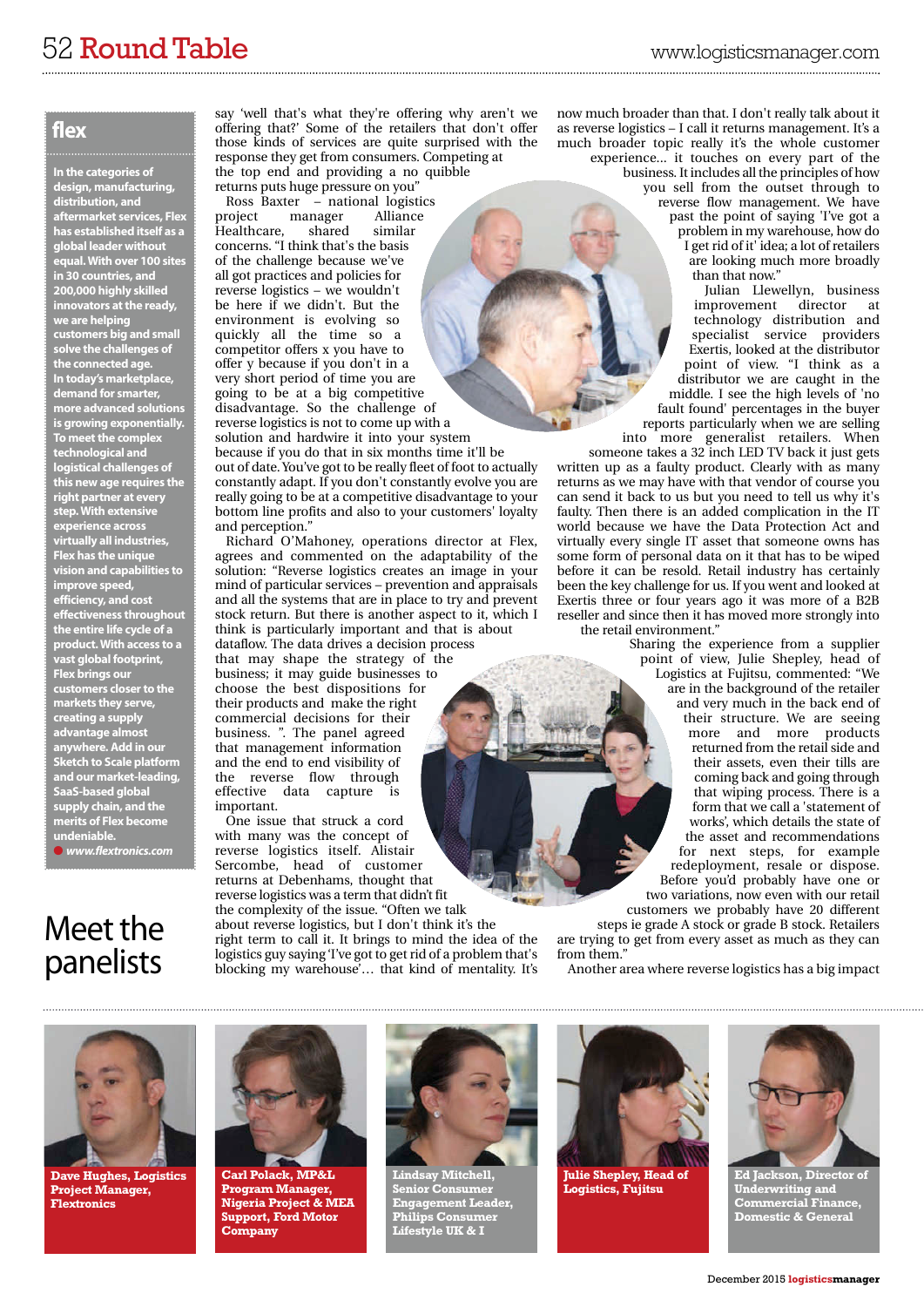is in insurance and warranty. Ed Jackson, director of underwriting and commercial finance UK of Domestic and General, explained: "In the insurance business we need everything that comes back so that we can put it back into our supply chain. We don't just need the newest or latest technology, take for instance in the mobile phone world, I still need iPhone 5's; no one wants them in a retail environment and haven't for the last 2-3 years, but we need them to meet the need of the insurance sector. The big problem that I've got is I have big spreadsheets rather than big warehouses and I am trying to create a virtual circle where I can link two or three reverse logistics solutions together to meet this demand."

One sector that seems to have many of the issues surrounding reverse logistics and relationships between suppliers and retailers organised is automotive. Carl Polack – MEA program manager, Material Planning & Logistics from the Ford Motor Company, shared his experiences. "I think we have understood the need for close relationships with our dealer network pretty quickly and very early, because we have to. If you think of the product failure curve, you want to be able to pick up on that as soon as there are any particular issues. We are very much in a highly visible arena and we have had to get more involved over the last 5-6 months. Car quality performance and specifications are very much in the mind's eye,. We have a very capable third party logistics providers that recognises that they have not only to deliver to our vehicle or engine plants but they also have got to provide a service to manage returns and get the supply chain resupplied."

Traceability of components or stock was a key challenge for many around the table. For Polack, it is mission critical: "One of the main challenges that we have is traceability. From a retail point of view for the finished vehicle we have a very well established dealer network who deals with pretty much everything that comes up. But in terms of the component logistics we have quite a challenge to manage any quality issues



**Competing** at the top end and providing a no quibble returns puts huge pressure on you.





**Julian Llewellyn, Business Improvement Director, Exertis**



**Richard O'Mahoney, Operations Director,** *<u>Lextronics</u>* 



**Mike Meades, General Manager, Flextronics**

through quite an expensive network and here you've got a supply base which supplies many manufacturers. Other companies have had this issue; for example the recent airbag scandal that has been in the news. One of the challenges I've had on a number of occasions – too frequently unfortunately – is the challenge to get components back to overseas suppliers to either remanufacture or re-qualify what they are producing. Whenever you change product you change components, you change technology - you've always got to be mindful where your steps are and where your gates are and that controls are in place. Once it's out into the supply chain, traceability is absolutely key. You need to know exactly where the inventory is, and at what point bad becomes good."

Meades agreed. "If I could elaborate on the way we see added value, while it may sound very simple, having identification for every defective part is incredibly important. We modified our software to be able to do that and now we can provide customers with access to the software so they can see remotely where all their defective parts are being fixed down to the individual part number around the world."

Shipley had a similar story to share: "We did same with a third party – we integrated one system into our ERP system to be able to trace serial assets. We can now bring together all the IT equipment, whether its a router or a new till that's to go out for repair, and trace everything because the goods that come back that go through the recycle loop may pass through three or four data wiping stages; they might go through a purge or they might go through a destruction and at each stage you've got to be able to track it so customers can get that visibility of what stage it is at."

A final big talking point was sustainability and the recycling of goods to save natural resources. Again, the automotive industry seems to be ahead of the curve as Polack explained: "In the car industry we have the end of life directive and that's one of the key things for all of our vehicles, we are now pretty much 98 per cent recyclable. You can take that vehicle and it's material content and it forms the next base. It's phenomenal how the technology has moved on and that sustainability is becoming one of the key design criteria."

Llewellyn concluded with the description of one idea where recycling had taken on a new level: "I've seen a trial in a couple of US stores where there is effectively a vending machine where you can recycle your mobile phone. You put your phone in a drawer; it finds the right connector and you plug the phone in for some diagnostic checks. After a few minutes it will give you a quote for the value of your phone. It doesn't give you a gift voucher or anything, it will literally give you the cash amount for it and that's it the phone is gone. I still don't know to this day how it actually works, but it does, and the feedback so far is that the company has taken back about 3000 units already and they've only been in place a couple of months."